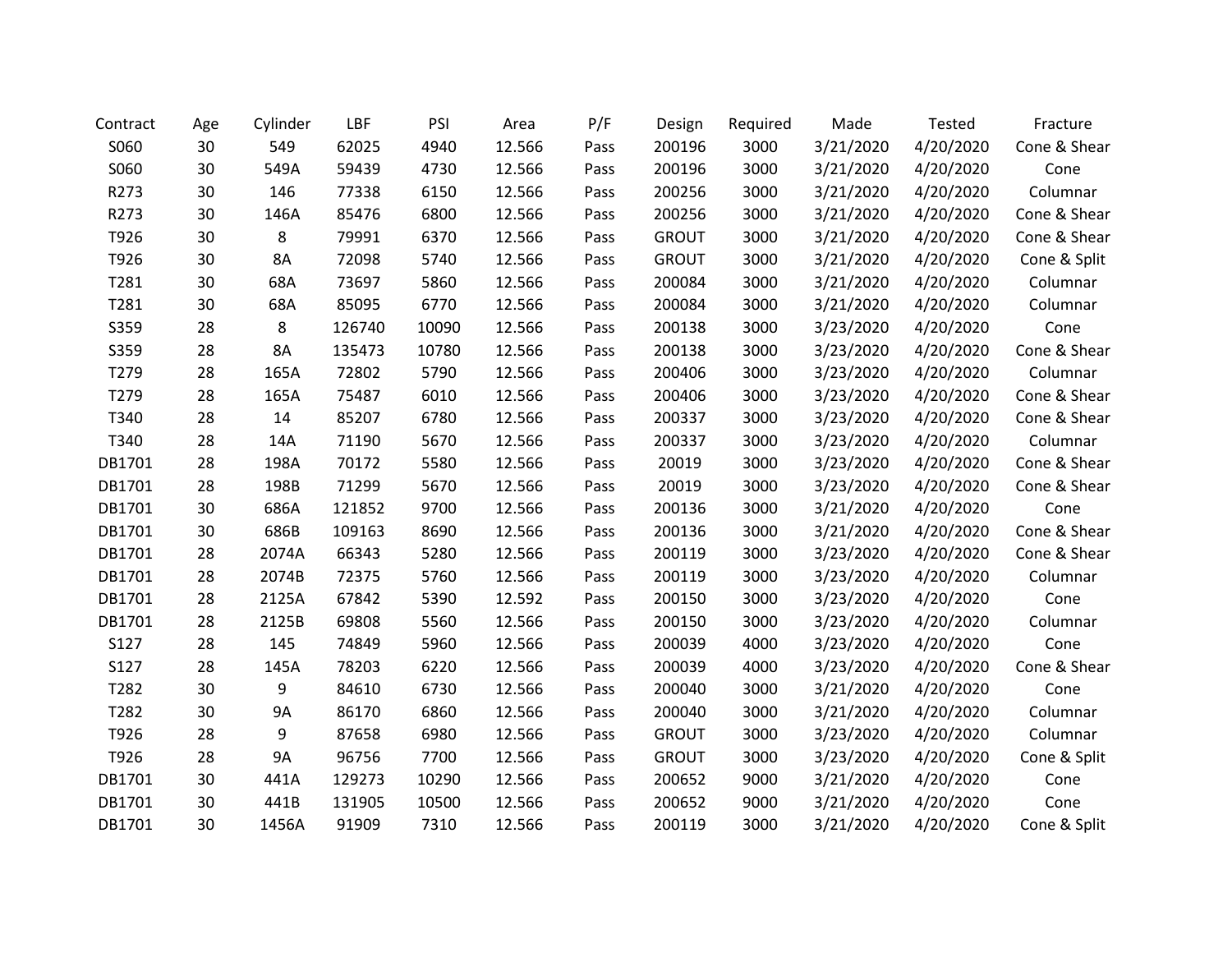| DB1701 | 30 | 1456B     | 94498 | 7520   | 12.566 | Pass | 200119         | 3000 | 3/21/2020 | 4/20/2020 | Cone & Shear |
|--------|----|-----------|-------|--------|--------|------|----------------|------|-----------|-----------|--------------|
| T281   | 28 | 69A       | 68689 | 5470   | 12.566 | Pass | 200084         | 3000 | 3/23/2020 | 4/20/2020 | Columnar     |
| T281   | 28 | 69A       | 71488 | 5690   | 12.566 | Pass | 200084         | 3000 | 3/23/2020 | 4/20/2020 | Columnar     |
| T299   | 28 | 8A        | 96506 | 7680   | 12.566 | Pass | <b>GROUT</b>   | 3000 | 3/23/2020 | 4/20/2020 | Columnar     |
| T299   | 28 | 8A        | 72296 | 5720   | 12.629 | Pass | <b>GROUT</b>   | 3000 | 3/23/2020 | 4/20/2020 | Columnar     |
| T283   | 28 | 9         | 67982 | 5410   | 12.566 | Pass | 200158         | 3000 | 3/23/2020 | 4/20/2020 | Cone & Shear |
| T283   | 28 | <b>9A</b> | 66188 | 4960   | 13.332 | Pass | 200158         | 3000 | 3/23/2020 | 4/20/2020 | Columnar     |
| R279   | 21 | 171C      | 52899 | 4210   | 12.566 | Pass | 20406          | 3000 | 3/30/2020 | 4/20/2020 | Cone & Shear |
| R279   | 21 | 171C      | 52620 | 4190   | 12.566 | Pass | 20406          | 3000 | 3/30/2020 | 4/20/2020 | Cone & Shear |
| P079   | 30 | 452       | 55696 | 4480   | 12.441 | Pass | 200260         | 3000 | 3/21/2020 | 4/20/2020 | Cone & Shear |
| P079   | 30 | 452A      | 55139 | 4390   | 12.566 | Pass | 200260         | 3000 | 3/21/2020 | 4/20/2020 | Cone & Shear |
| R273   | 7  | 155B      | 34430 | < 2740 | 12.566 | Fail | 200256         | 3000 | 4/13/2020 | 4/20/2020 | Cone         |
| S127   | 6  | 168B      | 44143 | < 3510 | 12.566 | Fail | 200039         | 4000 | 4/14/2020 | 4/20/2020 | Cone         |
| S127   | 6  | 168C      | 43371 | < 3450 | 12.566 | Fail | 200039         | 4000 | 4/14/2020 | 4/20/2020 | Cone         |
| T284   | 6  | 2D        | 75584 | 6010   | 12.566 | Pass |                | 3000 | 4/14/2020 | 4/20/2020 | Cone & Shear |
| T284   | 6  | 2E        | 77105 | 6140   | 12.566 | Pass |                | 3000 | 4/14/2020 | 4/20/2020 | Cone         |
| T924   | 28 | 9         | 94638 | 7530   | 12.566 | Pass | <b>BAG MIX</b> | 3000 | 3/24/2020 | 4/21/2020 | Cone & Shear |
| T924   | 28 | 9A        | 91351 | 7270   | 12.566 | Pass | <b>BAG MIX</b> | 3000 | 3/24/2020 | 4/21/2020 | Cone & Split |
| T345   | 28 | 21A       | 59879 | 4770   | 12.566 | Pass | 200271         | 3000 | 3/24/2020 | 4/21/2020 | Cone         |
| T345   | 28 | 21A       | 59981 | 4770   | 12.566 | Pass | 200271         | 3000 | 3/24/2020 | 4/21/2020 | Cone & Shear |
| T350   | 28 | 15A       | 50831 | 3980   | 12.787 | Pass | 200320         | 3000 | 3/24/2020 | 4/21/2020 | Cone & Shear |
| T350   | 28 | 15A       | 51063 | 3990   | 12.787 | Pass | 200320         | 3000 | 3/24/2020 | 4/21/2020 | Cone & Shear |
| T255   | 14 | 3B        | 44250 | 3520   | 12.566 | Pass | 200182         | 3000 | 4/7/2020  | 4/21/2020 | Cone & Split |
| R279   | 14 | 176C      | 54744 | 4360   | 12.566 | Pass | 20406          | 3000 | 4/7/2020  | 4/21/2020 | Cone         |
| R279   | 14 | 176C      | 55561 | 4420   | 12.566 | Pass | 20406          | 3000 | 4/7/2020  | 4/21/2020 | Cone & Shear |
| R273   | 7  | 156B      | 54651 | 4350   | 12.566 | Pass | 200256         | 3000 | 4/14/2020 | 4/21/2020 | Cone & Shear |
| R273   | 7  | 157B      | 67279 | 5350   | 12.566 | Pass | 200256         | 3000 | 4/14/2020 | 4/21/2020 | Cone & Shear |
| S127   | 13 | 162-B     | 59560 | 4740   | 12.566 | Pass | 200040         | 3000 | 4/8/2020  | 4/21/2020 | Cone & Shear |
| S127   | 13 | 162-C     | 61420 | 4890   | 12.566 | Pass | 200040         | 3000 | 4/8/2020  | 4/21/2020 | Cone & Shear |
| S127   | 7  | 169-B     | 45229 | 3600   | 12.566 | Pass | 200531         | 3000 | 4/14/2020 | 4/21/2020 | Cone & Shear |
| S127   | 7  | 169-C     | 50120 | 3990   | 12.566 | Pass | 200531         | 3000 | 4/14/2020 | 4/21/2020 | Cone & Split |
| S338   | 4  | 734D      | 48261 | 3840   | 12.566 | Pass | 200661         | 3000 | 4/17/2020 | 4/21/2020 | Cone & Shear |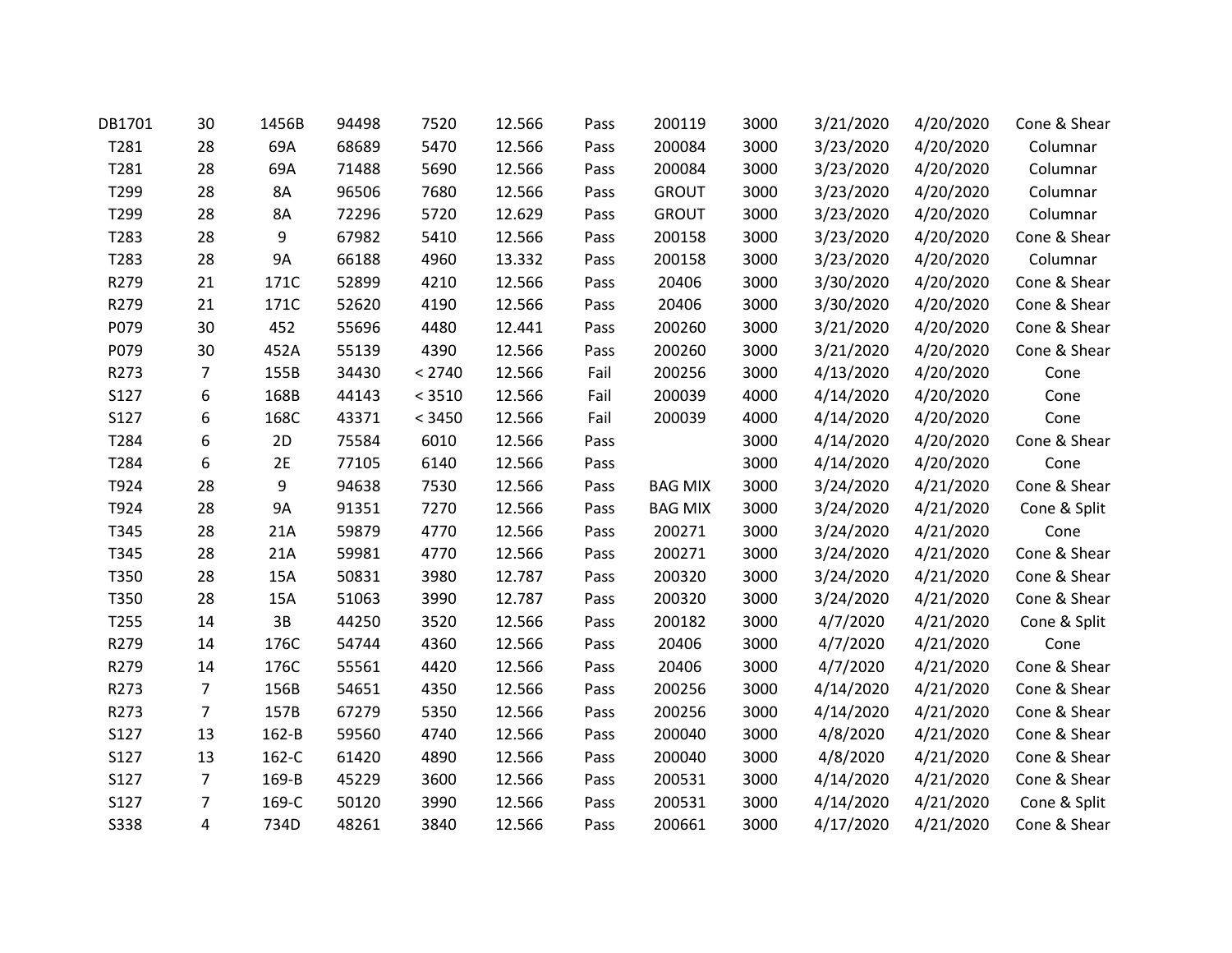| <b>S338</b> | 4  | 734E  | 46282  | 3680  | 12.566 | Pass | 200661 | 3000 | 4/17/2020 | 4/21/2020 | Columnar     |
|-------------|----|-------|--------|-------|--------|------|--------|------|-----------|-----------|--------------|
| R279        | 28 | 166A  | 73581  | 5860  | 12.566 | Pass | 20408  | 4000 | 3/25/2020 | 4/22/2020 | Columnar     |
| R279        | 28 | 166A  | 76487  | 6090  | 12.566 | Pass | 20408  | 4000 | 3/25/2020 | 4/22/2020 | Cone & Shear |
| R279        | 28 | 167A  | 75955  | 6040  | 12.566 | Pass | 20408  | 4000 | 3/25/2020 | 4/22/2020 | Columnar     |
| R279        | 28 | 167A  | 76155  | 6060  | 12.566 | Pass | 20408  | 4000 | 3/25/2020 | 4/22/2020 | Columnar     |
| R279        | 28 | 168A  | 67745  | 5390  | 12.566 | Pass | 20408  | 4000 | 3/25/2020 | 4/22/2020 | Columnar     |
| R279        | 28 | 168A  | 69855  | 5560  | 12.566 | Pass | 20408  | 4000 | 3/25/2020 | 4/22/2020 | Cone & Shear |
| R279        | 28 | 169A  | 68238  | 5430  | 12.566 | Pass | 20406  | 3000 | 3/25/2020 | 4/22/2020 | Cone & Shear |
| R279        | 28 | 169A  | 68306  | 5440  | 12.566 | Pass | 20406  | 3000 | 3/25/2020 | 4/22/2020 | Cone         |
| S359        | 28 | 9     | 123432 | 9730  | 12.68  | Pass |        | 3000 | 3/25/2020 | 4/22/2020 | Columnar     |
| S359        | 28 | 9A    | 144596 | 11510 | 12.566 | Pass |        | 3000 | 3/25/2020 | 4/22/2020 | Cone         |
| DB1701      | 28 | 199A  | 94281  | 7500  | 12.566 | Pass | 200147 | 3000 | 3/25/2020 | 4/22/2020 | Cone & Shear |
| DB1701      | 28 | 199B  | 91377  | 7270  | 12.566 | Pass | 200147 | 3000 | 3/25/2020 | 4/22/2020 | Cone & Shear |
| DB1701      | 28 | 687A  | 80426  | 6400  | 12.566 | Pass | 200119 | 3000 | 3/25/2020 | 4/22/2020 | Cone & Shear |
| DB1701      | 28 | 687B  | 78609  | 6260  | 12.566 | Pass | 200119 | 3000 | 3/25/2020 | 4/22/2020 | Cone & Shear |
| R078        | 28 | 74    | 61295  | 4890  | 12.529 | Pass | 200207 | 3000 | 3/25/2020 | 4/22/2020 | Cone & Shear |
| R078        | 28 | 74A   | 61654  | 4910  | 12.566 | Pass | 200207 | 3000 | 3/25/2020 | 4/22/2020 | Cone & Shear |
| S127        | 28 | 146   | 76867  | 6120  | 12.566 | Pass | 200401 | 3000 | 3/25/2020 | 4/22/2020 | Cone         |
| S127        | 28 | 146A  | 75573  | 6010  | 12.566 | Pass | 200401 | 3000 | 3/25/2020 | 4/22/2020 | Columnar     |
| T073        | 28 | 17    | 101506 | 8080  | 12.56  | Pass | 19088  | 3000 | 3/25/2020 | 4/22/2020 | Columnar     |
| T073        | 28 | 17A   | 95161  | 7570  | 12.566 | Pass | 19088  | 3000 | 3/25/2020 | 4/22/2020 | Columnar     |
| T234        | 28 | 51    | 121722 | 9690  | 12.566 | Pass | 19345  | 4000 | 3/25/2020 | 4/22/2020 | Cone & Split |
| T234        | 28 | 51A   | 108970 | 8670  | 12.566 | Pass | 19345  | 4000 | 3/25/2020 | 4/22/2020 | Cone         |
| Q029        | 28 | 469A  | 75630  | 6020  | 12.566 | Pass | 200285 | 4000 | 3/25/2020 | 4/22/2020 | Cone & Shear |
| Q029        | 28 | 469A  | 80812  | 6430  | 12.566 | Pass | 200285 | 4000 | 3/25/2020 | 4/22/2020 | Cone         |
| Q029        | 28 | 470A  | 75887  | 6040  | 12.566 | Pass | 200285 | 4000 | 3/25/2020 | 4/22/2020 | Cone & Shear |
| Q029        | 28 | 470A  | 75146  | 5980  | 12.566 | Pass | 200285 | 4000 | 3/25/2020 | 4/22/2020 | Cone         |
| Q029        | 28 | 471-A | 60632  | 4820  | 12.566 | Pass | 200057 | 3000 | 3/25/2020 | 4/22/2020 | Cone & Shear |
| Q029        | 28 | 471-A | 57731  | 4590  | 12.566 | Pass | 200057 | 3000 | 3/25/2020 | 4/22/2020 | Cone & Shear |
| Q029        | 28 | 472-A | 57828  | 4600  | 12.566 | Pass | 200057 | 3000 | 3/25/2020 | 4/22/2020 | Cone & Shear |
| Q029        | 28 | 472-A | 60010  | 4780  | 12.566 | Pass | 200057 | 3000 | 3/25/2020 | 4/22/2020 | Cone & Shear |
| Q029        | 28 | 473A  | 76216  | 6070  | 12.566 | Pass | 200285 | 4000 | 3/25/2020 | 4/22/2020 | Cone         |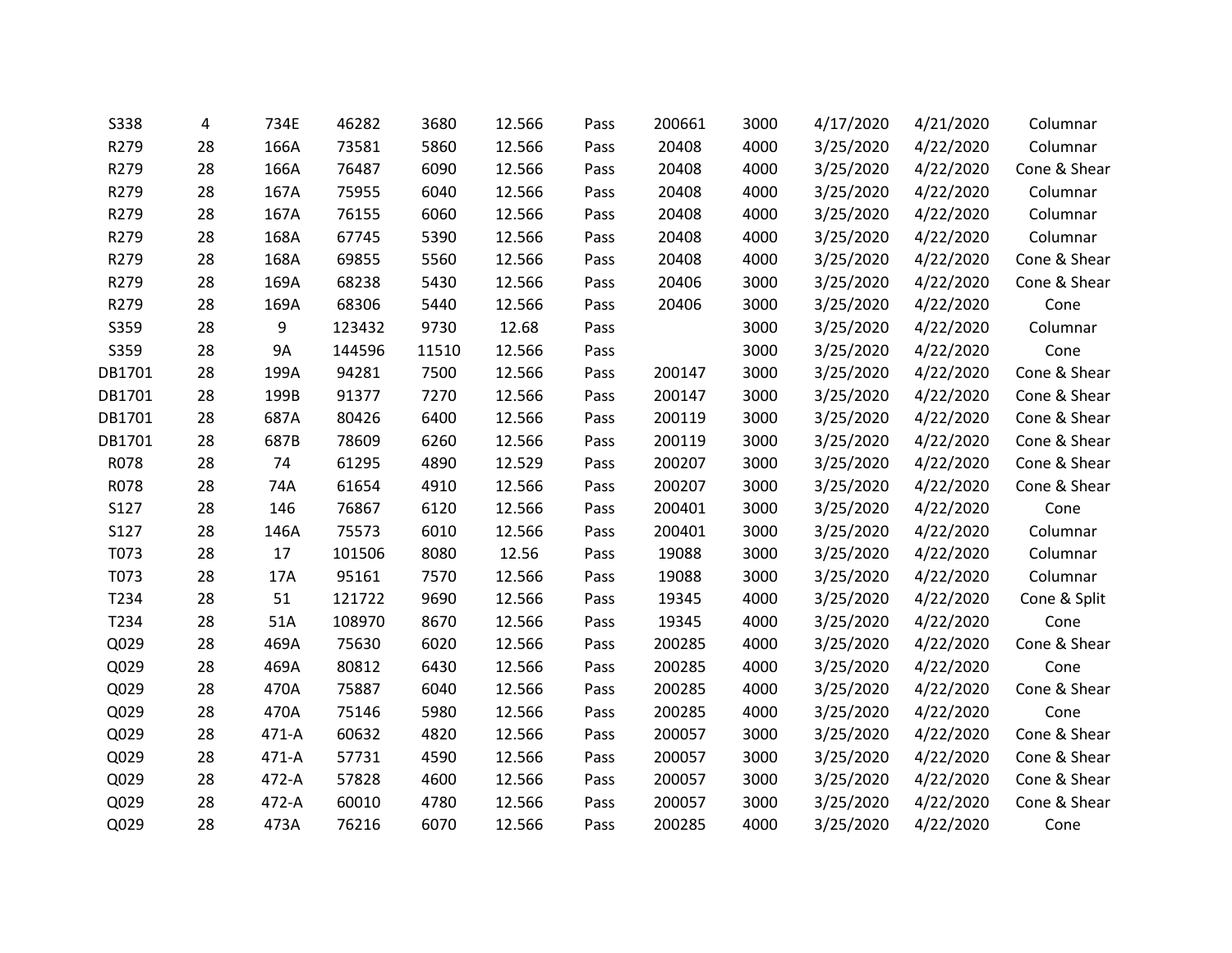| Q029   | 28 | 473A         | 78969  | 6280 | 12.566 | Pass | 200285       | 4000 | 3/25/2020 | 4/22/2020 | Cone         |
|--------|----|--------------|--------|------|--------|------|--------------|------|-----------|-----------|--------------|
| R295   | 28 | 105A         | 66344  | 5280 | 12.566 | Pass | 200203       | 3000 | 3/25/2020 | 4/22/2020 | Cone & Shear |
| R295   | 28 | 105A         | 68981  | 5490 | 12.566 | Pass | 200203       | 3000 | 3/25/2020 | 4/22/2020 | Cone         |
| T079   | 28 | 91A          | 58508  | 4660 | 12.566 | Pass | 200067       | 3000 | 3/25/2020 | 4/22/2020 | Cone         |
| T079   | 28 | 91A          | 57605  | 4580 | 12.566 | Pass | 200067       | 3000 | 3/25/2020 | 4/22/2020 | Cone         |
| T265   | 28 | 17A          | 119074 | 9480 | 12.566 | Pass | <b>GROUT</b> | 3000 | 3/25/2020 | 4/22/2020 | Columnar     |
| T265   | 28 | 17A          | 121894 | 9700 | 12.566 | Pass | <b>GROUT</b> | 3000 | 3/25/2020 | 4/22/2020 | Cone & Shear |
| T281   | 28 | 70A          | 68253  | 5430 | 12.566 | Pass | 200084       | 3000 | 3/25/2020 | 4/22/2020 | Cone & Shear |
| T281   | 28 | 70A          | 70495  | 5610 | 12.566 | Pass | 200084       | 3000 | 3/25/2020 | 4/22/2020 | Cone & Split |
| T319   | 28 | 1A           | 57946  | 4610 | 12.566 | Pass | 200383       | 3000 | 3/25/2020 | 4/22/2020 | Cone & Shear |
| T319   | 28 | 1A           | 68260  | 5430 | 12.566 | Pass | 200383       | 3000 | 3/25/2020 | 4/22/2020 | Cone         |
| T345   | 28 | 22A          | 65926  | 5250 | 12.566 | Pass | 200271       | 3000 | 3/25/2020 | 4/22/2020 | Cone & Shear |
| T345   | 28 | 22A          | 65798  | 5240 | 12.566 | Pass | 200271       | 3000 | 3/25/2020 | 4/22/2020 | Cone & Shear |
| 160132 | 28 | $\mathbf{1}$ | 64637  | 5140 | 12.566 | Pass | 200275       | 3000 | 3/25/2020 | 4/22/2020 | Cone & Shear |
| 160132 | 28 | 1A           | 64522  | 5130 | 12.566 | Pass | 200275       | 3000 | 3/25/2020 | 4/22/2020 | Cone & Shear |
| 190311 | 28 | 8            | 49021  | 3900 | 12.566 | Pass |              | 3000 | 3/25/2020 | 4/22/2020 | Cone & Shear |
| 190311 | 28 | <b>8A</b>    | 49295  | 3920 | 12.566 | Pass |              | 3000 | 3/25/2020 | 4/22/2020 | Cone & Shear |
| P230   | 28 | 1757         | 81704  | 6530 | 12.504 | Pass | 200154       | 3000 | 3/25/2020 | 4/22/2020 | Columnar     |
| P230   | 28 | 1757A        | 82198  | 6540 | 12.566 | Pass | 200154       | 3000 | 3/25/2020 | 4/22/2020 | Cone         |
| S202   | 28 | 129          | 148859 | 5550 | 28.832 | Pass | 200144       | 3000 | 3/25/2020 | 4/22/2020 | Cone & Shear |
| S202   | 28 | 129A         | 149505 | 5290 | 28.274 | Pass | 200144       | 3000 | 3/25/2020 | 4/22/2020 | Cone & Shear |
| S202   | 28 | 130          | 74072  | 5890 | 12.566 | Pass | 200147       | 3000 | 3/25/2020 | 4/22/2020 | Columnar     |
| S202   | 28 | 130A         | 71607  | 5700 | 12.566 | Pass | 200147       | 3000 | 3/25/2020 | 4/22/2020 | Cone         |
| T932   | 28 | 5            | 52748  | 4200 | 12.566 | Pass | 200178       | 3000 | 3/25/2020 | 4/22/2020 | Columnar     |
| T932   | 28 | 5A           | 53109  | 4230 | 12.566 | Pass | 200178       | 3000 | 3/25/2020 | 4/22/2020 | Cone & Shear |
| T932   | 28 | 5AR          | 50545  | 4050 | 12.472 | Pass | 200178       | 3000 | 3/25/2020 | 4/22/2020 | Columnar     |
| T932   | 28 | 5AR1         | 49201  | 3920 | 12.566 | Pass | 200178       | 3000 | 3/25/2020 | 4/22/2020 | Cone & Shear |
| T932   | 28 | 6            | 52970  | 4220 | 12.566 | Pass | 200178       | 3000 | 3/25/2020 | 4/22/2020 | Cone & Shear |
| T932   | 28 | 6A           | 52411  | 4170 | 12.566 | Pass | 200178       | 3000 | 3/25/2020 | 4/22/2020 | Columnar     |
| DB1801 | 28 | 64           | 67413  | 5360 | 12.566 | Pass | 200154       | 3000 | 3/25/2020 | 4/22/2020 | Cone & Shear |
| DB1801 | 28 | 64A          | 64806  | 5160 | 12.566 | Pass | 200154       | 3000 | 3/25/2020 | 4/22/2020 | Columnar     |
| T255   | 14 | 4B           | 100978 | 8040 | 12.566 | Pass | 200552       | 4500 | 4/8/2020  | 4/22/2020 | Cone & Shear |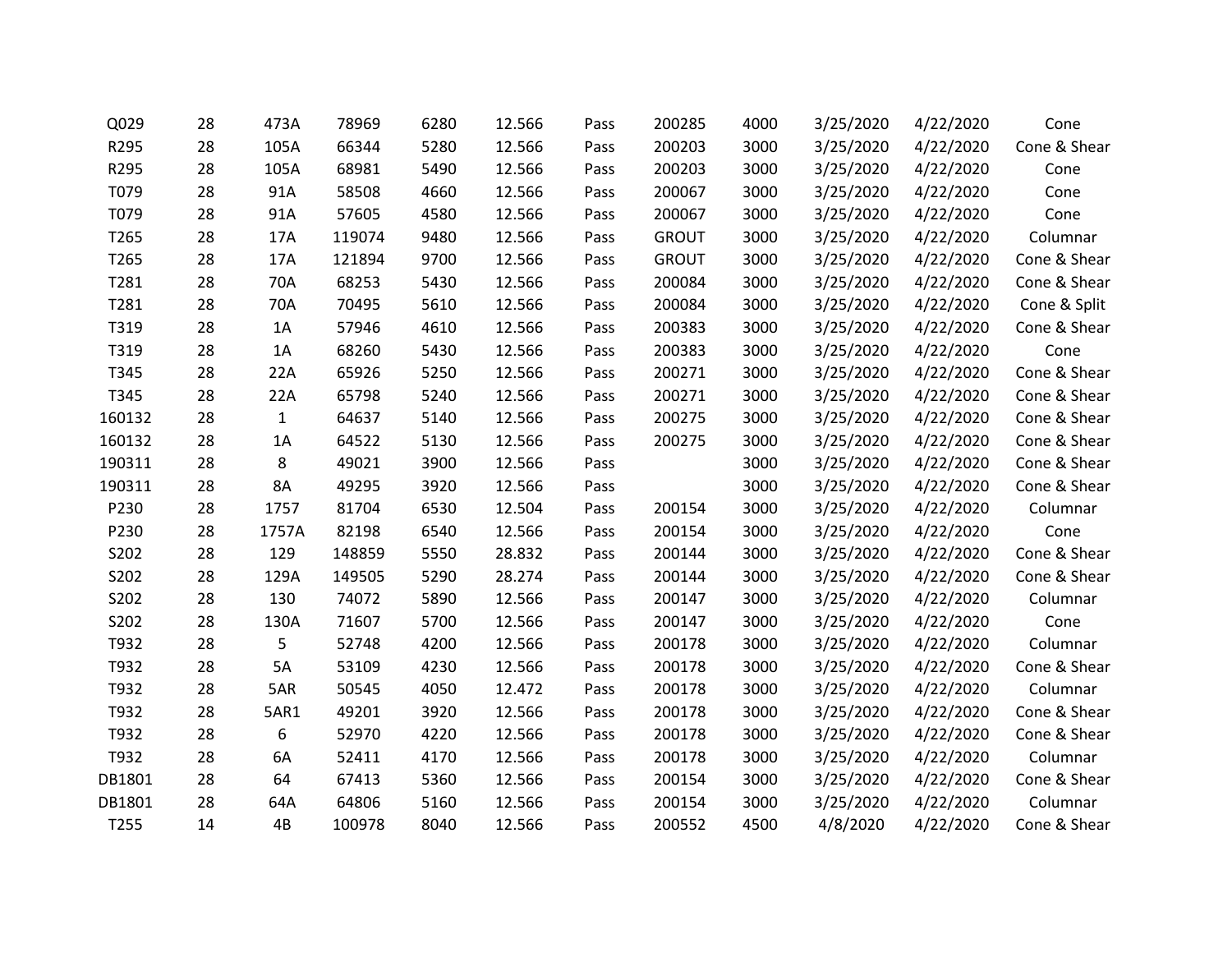| R279   | 21 | 172C          | 45668  | 3630  | 12.566 | Pass | 20406          | 3000  | 4/1/2020  | 4/22/2020 | Cone & Shear |
|--------|----|---------------|--------|-------|--------|------|----------------|-------|-----------|-----------|--------------|
| R279   | 21 | 172C          | 44365  | 3530  | 12.566 | Pass | 20406          | 3000  | 4/1/2020  | 4/22/2020 | Cone & Shear |
| R279   | 14 | 177C          | 47936  | 3810  | 12.566 | Pass | 20406          | 3000  | 4/8/2020  | 4/22/2020 | Shear        |
| R279   | 14 | 177C          | 47481  | 3780  | 12.566 | Pass | 20406          | 3000  | 4/8/2020  | 4/22/2020 | Columnar     |
| R273   | 7  | 158B          | 49668  | 3950  | 12.566 | Pass | 200256         | 3000  | 4/15/2020 | 4/22/2020 | Cone & Shear |
| 121515 | 28 | 16A           | 60853  | 4840  | 12.566 | Pass | 200063         | 3000  | 3/25/2020 | 4/22/2020 | Cone         |
| 121515 | 28 | 16A           | 58295  | 4640  | 12.566 | Pass | 200063         | 3000  | 3/25/2020 | 4/22/2020 | Cone & Shear |
| DB1801 | 28 | 31ARK         | 160927 | 12810 | 12.566 | Pass | 200046         | 10000 | 3/25/2020 | 4/22/2020 | Cone         |
| DB1801 | 28 | 31ARK         | 145052 | 11540 | 12.566 | Pass | 200046         | 10000 | 3/25/2020 | 4/22/2020 | Cone         |
| S272   | 28 | 20A           | 70676  | 5620  | 12.566 | Pass | 200055         | 3000  | 3/25/2020 | 4/22/2020 | Columnar     |
| S272   | 28 | 20A           | 73744  | 5870  | 12.566 | Pass | 200055         | 3000  | 3/25/2020 | 4/22/2020 | Cone         |
| S272   | 28 | 20Z           | 68414  | 5440  | 12.566 | Pass | 200055         | 3000  | 3/25/2020 | 4/22/2020 | Cone         |
| S272   | 28 | 20Z           | 68622  | 5460  | 12.566 | Pass | 200055         | 3000  | 3/25/2020 | 4/22/2020 | Cone         |
| S359   | 28 | 10A           | 403121 | 17530 | 28.21  | Pass | 200138         | 3000  | 3/26/2020 | 4/23/2020 | Cone         |
| S359   | 28 | 10B           | 404129 | 14290 | 28.274 | Pass | 200138         | 3000  | 3/26/2020 | 4/23/2020 | Cone         |
| T340   | 28 | 15            | 68212  | 5430  | 12.566 | Pass | <b>BAG MIX</b> | 3500  | 3/26/2020 | 4/23/2020 | Cone & Shear |
| T340   | 28 | 15A           | 67457  | 5370  | 12.566 | Pass | <b>BAG MIX</b> | 3500  | 3/26/2020 | 4/23/2020 | Cone & Shear |
| Q921   | 28 | 810           | 50728  | 4040  | 12.566 | Pass | 200186         | 3000  | 3/26/2020 | 4/23/2020 | Cone & Shear |
| Q921   | 28 | 810-A         | 50413  | 4010  | 12.566 | Pass | 200186         | 3000  | 3/26/2020 | 4/23/2020 | Cone & Shear |
| R078   | 28 | 75            | 58803  | 4680  | 12.566 | Pass | 200207         | 3000  | 3/26/2020 | 4/23/2020 | Cone & Shear |
| R078   | 28 | 75A           | 60896  | 4850  | 12.566 | Pass | 200207         | 3000  | 3/26/2020 | 4/23/2020 | Columnar     |
| R243   | 28 | 149           | 74407  | 5860  | 12.692 | Pass | 200521         | 3000  | 3/26/2020 | 4/23/2020 | Cone & Shear |
| R243   | 28 | 149A          | 68338  | 5380  | 12.692 | Pass | 200521         | 3000  | 3/26/2020 | 4/23/2020 | Cone & Shear |
| R260   | 28 | <b>IR343A</b> | 77935  | 6200  | 12.566 | Pass | 200110         | 3000  | 3/26/2020 | 4/23/2020 | Cone         |
| R260   | 28 | <b>IR343B</b> | 74742  | 5950  | 12.566 | Pass | 200110         | 3000  | 3/26/2020 | 4/23/2020 | Cone & Shear |
| S060   | 28 | 62AR          | 67541  | 5320  | 12.692 | Pass | 200199         | 4000  | 3/26/2020 | 4/23/2020 | Cone & Shear |
| S060   | 28 | 62AR1         | 64029  | 5100  | 12.566 | Pass | 200199         | 4000  | 3/26/2020 | 4/23/2020 | Cone         |
| S060   | 28 | 62            | 87016  | 6920  | 12.566 | Pass | 200199         | 4000  | 3/26/2020 | 4/23/2020 | Cone & Shear |
| S060   | 28 | 62A           | 82785  | 6590  | 12.566 | Pass | 200199         | 4000  | 3/26/2020 | 4/23/2020 | Cone         |
| S060   | 28 | 63            | 75169  | 5980  | 12.566 | Pass | 200199         | 4000  | 3/26/2020 | 4/23/2020 | Cone         |
| S060   | 28 | 63A           | 77501  | 6170  | 12.566 | Pass | 200199         | 4000  | 3/26/2020 | 4/23/2020 | Cone         |
| S060   | 28 | 64            | 78143  | 6220  | 12.566 | Pass | 200199         | 4000  | 3/26/2020 | 4/23/2020 | Cone         |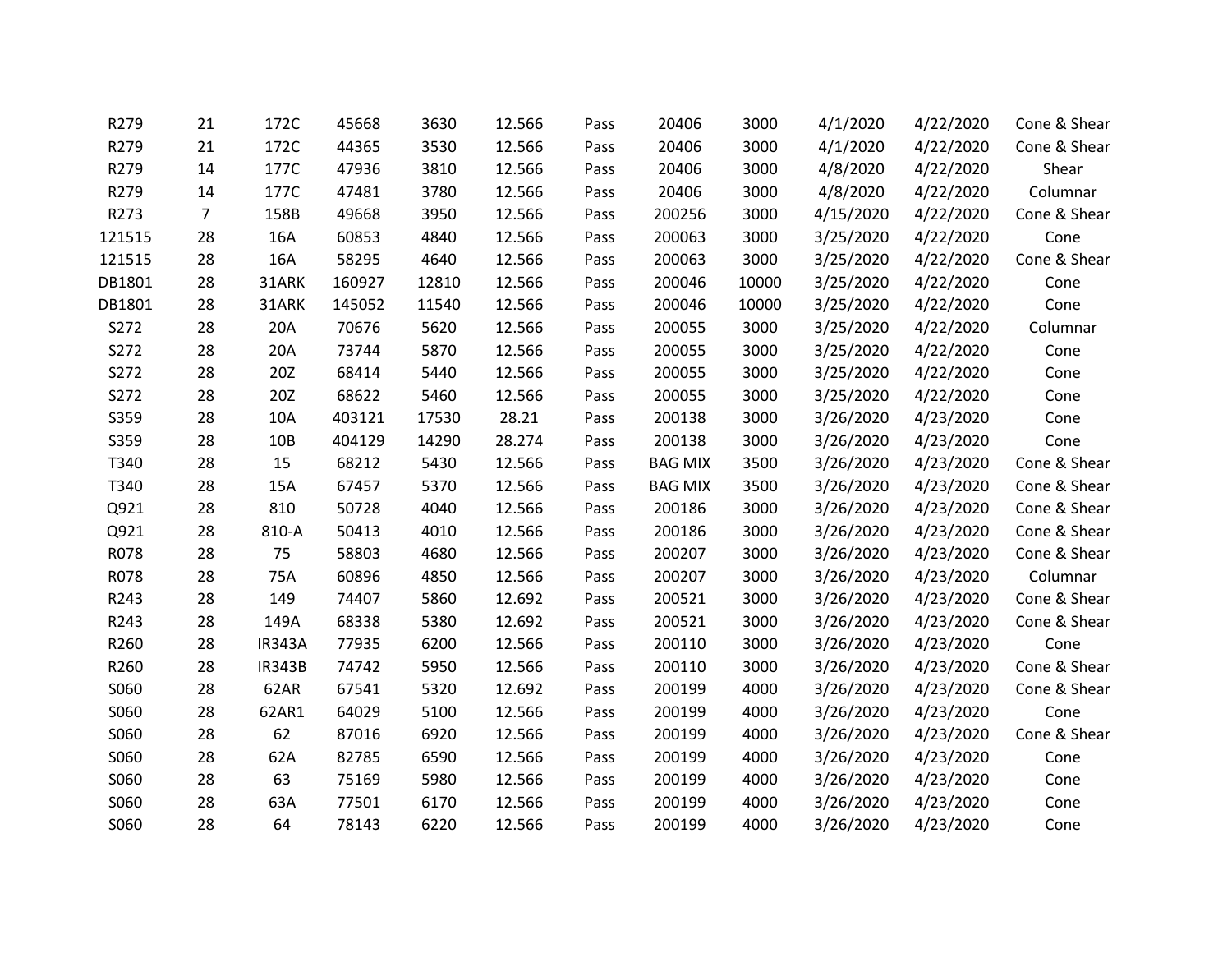| S060 | 28 | 64A  | 82303 | 6550 | 12.566 | Pass | 200199 | 4000 | 3/26/2020 | 4/23/2020 | Cone & Shear |
|------|----|------|-------|------|--------|------|--------|------|-----------|-----------|--------------|
| S060 | 28 | 65   | 77692 | 6180 | 12.566 | Pass | 200199 | 4000 | 3/26/2020 | 4/23/2020 | Cone         |
| S060 | 28 | 65A  | 69378 | 5520 | 12.566 | Pass | 200199 | 4000 | 3/26/2020 | 4/23/2020 | Columnar     |
| T079 | 28 | 95   | 90204 | 7180 | 12.566 | Pass | 200065 | 3000 | 3/26/2020 | 4/23/2020 | Cone         |
| T079 | 28 | 95A  | 90426 | 7200 | 12.566 | Pass | 200065 | 3000 | 3/26/2020 | 4/23/2020 | Cone         |
| S060 | 28 | 66   | 85669 | 6820 | 12.566 | Pass | 200199 | 4000 | 3/26/2020 | 4/23/2020 | Cone         |
| S060 | 28 | 66A  | 72197 | 5750 | 12.566 | Pass | 200199 | 4000 | 3/26/2020 | 4/23/2020 | Cone         |
| S060 | 28 | 67   | 78932 | 6280 | 12.566 | Pass | 200199 | 4000 | 3/26/2020 | 4/23/2020 | Cone & Shear |
| S060 | 28 | 67A  | 82956 | 6600 | 12.566 | Pass | 200199 | 4000 | 3/26/2020 | 4/23/2020 | Cone & Shear |
| S060 | 28 | 68   | 90308 | 7190 | 12.566 | Pass | 200199 | 4000 | 3/26/2020 | 4/23/2020 | Cone & Shear |
| S060 | 28 | 68A  | 89403 | 7110 | 12.566 | Pass | 200199 | 4000 | 3/26/2020 | 4/23/2020 | Cone         |
| S060 | 28 | 69   | 79763 | 6350 | 12.566 | Pass | 200199 | 4000 | 3/26/2020 | 4/23/2020 | Cone & Shear |
| S060 | 28 | 69A  | 87594 | 6970 | 12.566 | Pass | 200199 | 4000 | 3/26/2020 | 4/23/2020 | Columnar     |
| S060 | 28 | 70   | 87398 | 6950 | 12.566 | Pass | 200199 | 4000 | 3/26/2020 | 4/23/2020 | Cone         |
| S060 | 28 | 70A  | 60718 | 4830 | 12.566 | Pass | 200199 | 4000 | 3/26/2020 | 4/23/2020 | Cone & Shear |
| S060 | 28 | 71   | 69563 | 5540 | 12.566 | Pass | 200199 | 4000 | 3/26/2020 | 4/23/2020 | Cone & Shear |
| S060 | 28 | 71A  | 69494 | 5530 | 12.566 | Pass | 200199 | 4000 | 3/26/2020 | 4/23/2020 | Cone & Shear |
| S060 | 28 | 72   | 86527 | 6890 | 12.566 | Pass | 200199 | 4000 | 3/26/2020 | 4/23/2020 | Columnar     |
| S060 | 28 | 72A  | 89106 | 7090 | 12.566 | Pass | 200199 | 4000 | 3/26/2020 | 4/23/2020 | Cone & Shear |
| S060 | 28 | 73   | 67026 | 5330 | 12.566 | Pass | 200199 | 4000 | 3/26/2020 | 4/23/2020 | Columnar     |
| S060 | 28 | 73A  | 69574 | 5540 | 12.566 | Pass | 200199 | 4000 | 3/26/2020 | 4/23/2020 | Cone         |
| S060 | 28 | 74   | 84317 | 6710 | 12.566 | Pass | 200199 | 4000 | 3/26/2020 | 4/23/2020 | Cone         |
| S060 | 28 | 74A  | 79026 | 6290 | 12.566 | Pass | 200199 | 4000 | 3/26/2020 | 4/23/2020 | Columnar     |
| S060 | 28 | 75   | 76395 | 6080 | 12.566 | Pass | 200199 | 4000 | 3/26/2020 | 4/23/2020 | Cone & Shear |
| S060 | 28 | 75A  | 72334 | 5760 | 12.566 | Pass | 200199 | 4000 | 3/26/2020 | 4/23/2020 | Columnar     |
| S060 | 28 | 76   | 61054 | 4850 | 12.592 | Pass | 200199 | 4000 | 3/26/2020 | 4/23/2020 | Columnar     |
| S060 | 28 | 76A  | 93251 | 7420 | 12.566 | Pass | 200199 | 4000 | 3/26/2020 | 4/23/2020 | Cone         |
| S060 | 28 | 77   | 67922 | 5410 | 12.566 | Pass | 200199 | 4000 | 3/26/2020 | 4/23/2020 | Cone         |
| S060 | 28 | 77A  | 71848 | 5720 | 12.566 | Pass | 200199 | 4000 | 3/26/2020 | 4/23/2020 | Cone         |
| S127 | 28 | 147  | 59695 | 4750 | 12.566 | Pass | 200418 | 3000 | 3/26/2020 | 4/23/2020 | Cone & Shear |
| S127 | 28 | 147A | 59260 | 4720 | 12.566 | Pass | 200418 | 3000 | 3/26/2020 | 4/23/2020 | Cone         |
| S127 | 28 | 148  | 77630 | 6180 | 12.566 | Pass | 200401 | 3000 | 3/26/2020 | 4/23/2020 | Cone         |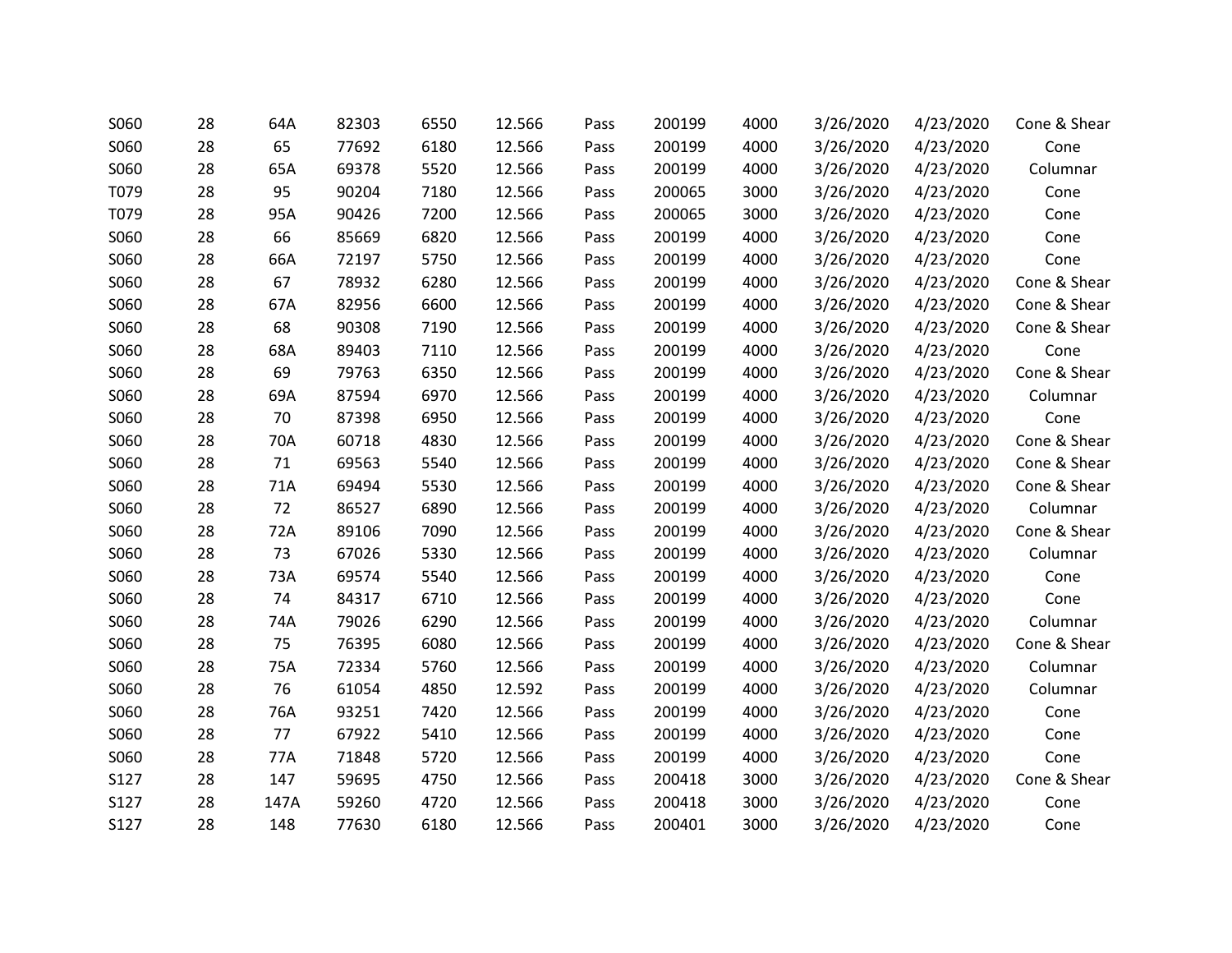| S127   | 28 | 148A           | 76506 | 6090 | 12.566 | Pass | 200401 | 3000 | 3/26/2020 | 4/23/2020 | Cone         |
|--------|----|----------------|-------|------|--------|------|--------|------|-----------|-----------|--------------|
| DB1701 | 28 | 377A           | 73495 | 5850 | 12.566 | Pass | 200150 | 3000 | 3/26/2020 | 4/23/2020 | Cone & Split |
| DB1701 | 28 | 377B           | 71174 | 5660 | 12.566 | Pass | 200150 | 3000 | 3/26/2020 | 4/23/2020 | Columnar     |
| DB1701 | 28 | 688A           | 75647 | 6020 | 12.566 | Pass | 200623 | 3000 | 3/26/2020 | 4/23/2020 | Cone         |
| DB1701 | 28 | 688B           | 76721 | 6110 | 12.566 | Pass | 200623 | 3000 | 3/26/2020 | 4/23/2020 | Columnar     |
| DB1701 | 28 | 1207A          | 73447 | 5840 | 12.566 | Pass | 200147 | 3000 | 3/26/2020 | 4/23/2020 | Cone & Shear |
| DB1701 | 28 | 1207B          | 68087 | 5420 | 12.566 | Pass | 200147 | 3000 | 3/26/2020 | 4/23/2020 | Cone         |
| DB1701 | 28 | 1207C          | 71617 | 5650 | 12.673 | Pass | 200147 | 3000 | 3/26/2020 | 4/23/2020 | Cone & Shear |
| DB1701 | 28 | 1207D          | 72944 | 5800 | 12.566 | Pass | 200147 | 3000 | 3/26/2020 | 4/23/2020 | Cone & Shear |
| R295   | 28 | 106A           | 64221 | 5110 | 12.566 | Pass | 200203 | 3000 | 3/26/2020 | 4/23/2020 | Cone & Shear |
| R295   | 28 | 106A           | 69111 | 5500 | 12.566 | Pass | 200203 | 3000 | 3/26/2020 | 4/23/2020 | Cone & Shear |
| T079   | 28 | 93A            | 61834 | 4920 | 12.566 | Pass | 200067 | 3000 | 3/26/2020 | 4/23/2020 | Cone & Shear |
| T079   | 28 | 93A            | 60007 | 4780 | 12.566 | Pass | 200067 | 3000 | 3/26/2020 | 4/23/2020 | Cone & Shear |
| T079   | 28 | 94             | 88641 | 7050 | 12.566 | Pass | 200067 | 3000 | 3/26/2020 | 4/23/2020 | Cone         |
| T079   | 28 | 94A            | 84805 | 6750 | 12.566 | Pass | 200067 | 3000 | 3/26/2020 | 4/23/2020 | Cone         |
| T281   | 28 | 71A            | 76246 | 6070 | 12.566 | Pass | 200084 | 3000 | 3/26/2020 | 4/23/2020 | Cone & Split |
| T281   | 28 | 71A            | 64375 | 5120 | 12.566 | Pass | 200084 | 3000 | 3/26/2020 | 4/23/2020 | Cone & Shear |
| T345   | 28 | 23A            | 57632 | 4590 | 12.548 | Pass | 200271 | 3000 | 3/26/2020 | 4/23/2020 | Cone & Shear |
| T345   | 28 | 23A            | 55327 | 4400 | 12.566 | Pass | 200271 | 3000 | 3/26/2020 | 4/23/2020 | Cone & Shear |
| T369   | 28 | $\mathbf{1}$   | 54582 | 4340 | 12.566 | Pass | 200630 | 3000 | 3/26/2020 | 4/23/2020 | Cone & Shear |
| T369   | 28 | 1A             | 52162 | 4150 | 12.566 | Pass | 200630 | 3000 | 3/26/2020 | 4/23/2020 | Cone         |
| S300   | 28 | 19             | 73054 | 5810 | 12.566 | Pass | 200040 | 3000 | 3/26/2020 | 4/23/2020 | Columnar     |
| S300   | 28 | 19A            | 74402 | 5920 | 12.566 | Pass | 200040 | 3000 | 3/26/2020 | 4/23/2020 | Cone         |
| R279   | 28 | 170A           | 59272 | 4720 | 12.566 | Pass | 20406  | 3000 | 3/26/2020 | 4/23/2020 | Cone & Shear |
| R279   | 28 | 170A           | 58925 | 4690 | 12.566 | Pass | 20406  | 3000 | 3/26/2020 | 4/23/2020 | Cone & Shear |
| P230   | 28 | 1758           | 77915 | 6200 | 12.566 | Pass | 200154 | 3000 | 3/26/2020 | 4/23/2020 | Cone         |
| P230   | 28 | 1758A          | 78772 | 6270 | 12.566 | Pass | 200154 | 3000 | 3/26/2020 | 4/23/2020 | Columnar     |
| S202   | 28 | 131            | 92464 | 7330 | 12.61  | Pass | 200413 | 4000 | 3/26/2020 | 4/23/2020 | Cone & Shear |
| S202   | 28 | 131A           | 95832 | 7630 | 12.566 | Pass | 200413 | 4000 | 3/26/2020 | 4/23/2020 | Shear        |
| T243   | 28 | $\overline{7}$ | 48524 | 3860 | 12.566 | Pass | 200227 | 3000 | 3/26/2020 | 4/23/2020 | Cone & Shear |
| T243   | 28 | 7A             | 56486 | 4500 | 12.566 | Pass | 200227 | 3000 | 3/26/2020 | 4/23/2020 | Cone & Shear |
| T932   | 28 | $\overline{7}$ | 49331 | 3930 | 12.566 | Pass | 200178 | 3000 | 3/26/2020 | 4/23/2020 | Cone & Shear |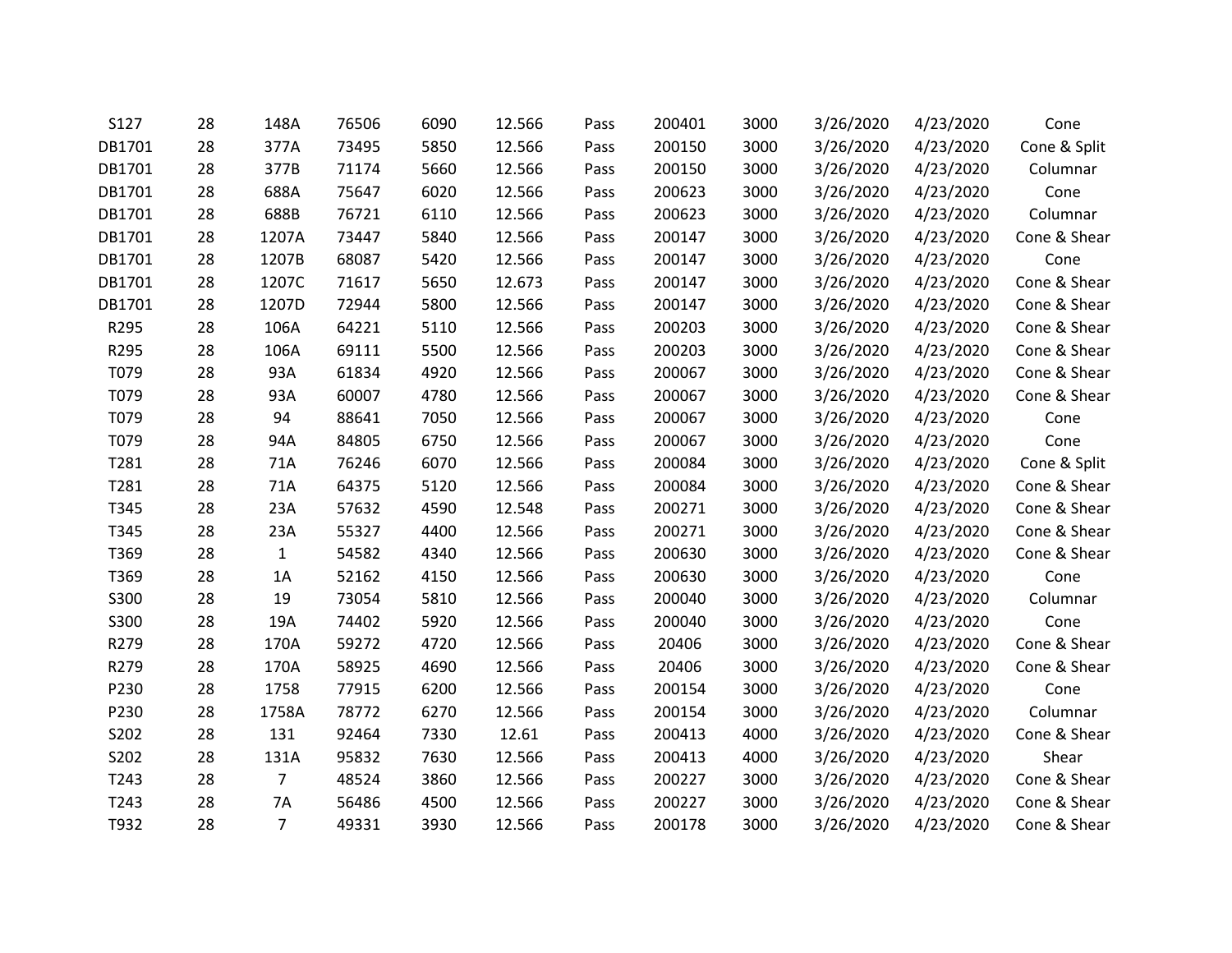| T932        | 28 | 7A            | 52818  | 4200 | 12.566 | Pass | 200178 | 3000 | 3/26/2020 | 4/23/2020 | Columnar     |
|-------------|----|---------------|--------|------|--------|------|--------|------|-----------|-----------|--------------|
| T932        | 28 | 8             | 48254  | 3880 | 12.435 | Pass | 20078  | 3000 | 3/26/2020 | 4/23/2020 | Columnar     |
| T932        | 28 | 8A            | 49212  | 3920 | 12.566 | Pass | 20078  | 3000 | 3/26/2020 | 4/23/2020 | Cone & Shear |
| DB1801      | 28 | 66            | 68532  | 5450 | 12.566 | Pass | 200641 | 3000 | 3/26/2020 | 4/23/2020 | Columnar     |
| DB1801      | 28 | 66A           | 67901  | 5400 | 12.566 | Pass | 200641 | 3000 | 3/26/2020 | 4/23/2020 | Columnar     |
| DB1801      | 28 | 67            | 50822  | 4010 | 12.661 | Pass | 200641 | 3000 | 3/26/2020 | 4/23/2020 | Cone & Shear |
| DB1801      | 28 | 67A           | 50042  | 3980 | 12.566 | Pass | 200641 | 3000 | 3/26/2020 | 4/23/2020 | Columnar     |
| DB1801      | 28 | 68            | 59947  | 4770 | 12.566 | Pass | 200575 | 4000 | 3/26/2020 | 4/23/2020 | Cone & Shear |
| DB1801      | 28 | 68A           | 58147  | 4630 | 12.566 | Pass | 200575 | 4000 | 3/26/2020 | 4/23/2020 | Cone & Shear |
| DB1601      | 28 | 142AR         | 64810  | 5160 | 12.566 | Pass | 200341 | 4000 | 3/26/2020 | 4/23/2020 | Cone         |
| DB1601      | 28 | 142AR         | 61814  | 4920 | 12.566 | Pass | 200341 | 4000 | 3/26/2020 | 4/23/2020 | Cone & Shear |
| DB1601      | 28 | 142           | 67051  | 5340 | 12.566 | Pass | 200341 | 4000 | 3/26/2020 | 4/23/2020 | Cone & Shear |
| DB1601      | 28 | 142A          | 64384  | 5120 | 12.566 | Pass | 200341 | 4000 | 3/26/2020 | 4/23/2020 | Cone & Shear |
| DB1601      | 28 | 143           | 69945  | 5570 | 12.566 | Pass | 200341 | 4000 | 3/26/2020 | 4/23/2020 | Cone & Shear |
| DB1601      | 28 | 143A          | 70917  | 5640 | 12.566 | Pass | 200341 | 4000 | 3/26/2020 | 4/23/2020 | Cone & Shear |
| DB1601      | 28 | 144           | 85688  | 6820 | 12.566 | Pass | 200619 | 4000 | 3/26/2020 | 4/23/2020 | Columnar     |
| DB1601      | 28 | 144A          | 77467  | 6160 | 12.566 | Pass | 200619 | 4000 | 3/26/2020 | 4/23/2020 | Cone & Shear |
| R279        | 21 | 173C          | 60186  | 4790 | 12.566 | Pass | 20406  | 3000 | 4/2/2020  | 4/23/2020 | Cone & Shear |
| R279        | 21 | 173C          | 54286  | 4320 | 12.566 | Pass | 20406  | 3000 | 4/2/2020  | 4/23/2020 | Cone & Shear |
| <b>S338</b> | 14 | 732B          | 63167  | 5030 | 12.566 | Pass | 200661 | 3000 | 4/9/2020  | 4/23/2020 | Cone & Shear |
| <b>S338</b> | 14 | 732C          | 68814  | 5480 | 12.566 | Pass | 200661 | 3000 | 4/9/2020  | 4/23/2020 | Cone         |
| S338        | 13 | 733B          | 59575  | 4740 | 12.566 | Pass | 200661 | 3000 | 4/10/2020 | 4/23/2020 | Cone         |
| <b>S338</b> | 13 | 733C          | 56587  | 4500 | 12.566 | Pass | 200661 | 3000 | 4/10/2020 | 4/23/2020 | Cone & Shear |
| S359        | 28 | 11            | 172017 | 6350 | 27.081 | Pass | 200526 | 3000 | 3/27/2020 | 4/24/2020 | Cone & Shear |
| S359        | 28 | 11A           | 173947 | 8860 | 19.635 | Pass | 200526 | 3000 | 3/27/2020 | 4/24/2020 | Cone & Shear |
| 111041      | 28 | $S-2$         | 66983  | 5330 | 12.566 | Pass | 200316 | 3000 | 3/27/2020 | 4/24/2020 | Cone         |
| 111041      | 28 | $S-2A$        | 66195  | 5270 | 12.566 | Pass | 200316 | 3000 | 3/27/2020 | 4/24/2020 | Cone & Shear |
| R078        | 28 | 76            | 69928  | 5560 | 12.566 | Pass | 200207 | 3000 | 3/27/2020 | 4/24/2020 | Cone & Split |
| R078        | 28 | 76A           | 63094  | 5020 | 12.566 | Pass | 200207 | 3000 | 3/27/2020 | 4/24/2020 | Cone & Shear |
| R243        | 28 | 150           | 64367  | 5120 | 12.566 | Pass | 200327 | 3000 | 3/27/2020 | 4/24/2020 | Cone & Shear |
| R243        | 28 | 150A          | 63224  | 5030 | 12.566 | Pass | 200327 | 3000 | 3/27/2020 | 4/24/2020 | Cone & Shear |
| R260        | 28 | <b>IR344A</b> | 69132  | 5500 | 12.566 | Pass | 200110 | 3000 | 3/27/2020 | 4/24/2020 | Columnar     |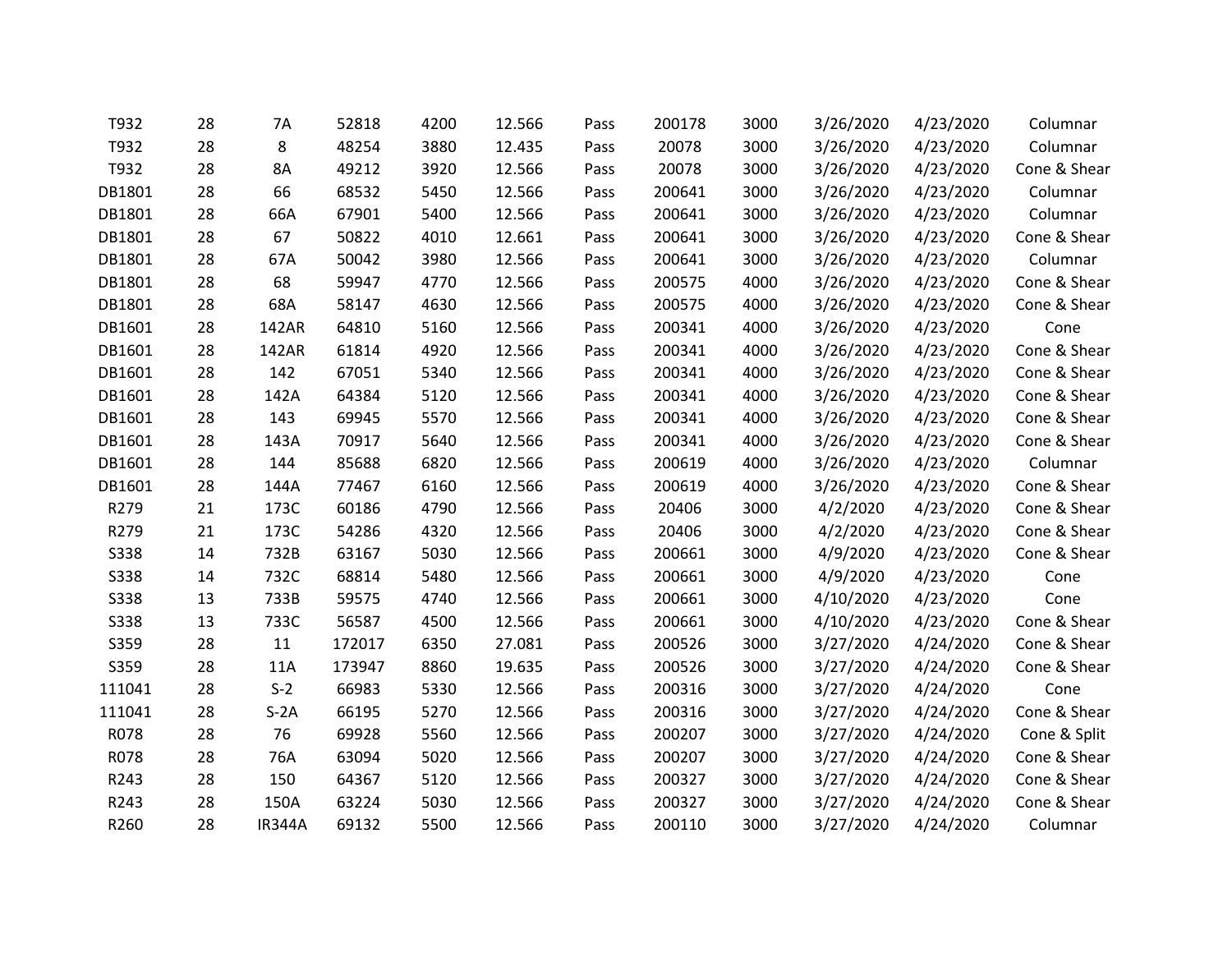| R260   | 28 | <b>IR344B</b>  | 68766  | 5470   | 12.566 | Pass | 200110 | 3000 | 3/27/2020 | 4/24/2020 | Columnar     |
|--------|----|----------------|--------|--------|--------|------|--------|------|-----------|-----------|--------------|
| R273   | 28 | 147            | 79519  | 6330   | 12.566 | Pass | 200256 | 3000 | 3/27/2020 | 4/24/2020 | Cone         |
| R273   | 28 | 147A           | 81316  | 6470   | 12.566 | Pass | 200256 | 3000 | 3/27/2020 | 4/24/2020 | Cone         |
| S127   | 28 | 150            | 73057  | 5810   | 12.566 | Pass | 200402 | 3000 | 3/27/2020 | 4/24/2020 | Cone         |
| S127   | 28 | 150A           | 69921  | 5560   | 12.566 | Pass | 200402 | 3000 | 3/27/2020 | 4/24/2020 | Cone         |
| T062   | 28 | 23             | 79073  | 6300   | 12.548 | Pass | 200493 | 3000 | 3/27/2020 | 4/24/2020 | Cone & Shear |
| T062   | 28 | 23A            | 79787  | 6350   | 12.566 | Pass | 200493 | 3000 | 3/27/2020 | 4/24/2020 | Cone & Shear |
| DB1701 | 28 | 689A           | 105737 | 8410   | 12.566 | Pass | 200123 | 3000 | 3/27/2020 | 4/24/2020 | Columnar     |
| DB1701 | 28 | 689B           | 95928  | 7630   | 12.566 | Pass | 200123 | 3000 | 3/27/2020 | 4/24/2020 | Cone         |
| DB1701 | 28 | 1208A          | 73678  | 5860   | 12.566 | Pass | 200147 | 3000 | 3/27/2020 | 4/24/2020 | Cone         |
| DB1701 | 28 | 1208B          | 71433  | 5680   | 12.566 | Pass | 200147 | 3000 | 3/27/2020 | 4/24/2020 | Columnar     |
| 112919 | 28 | 26             | 50987  | 4060   | 12.566 | Pass | N/A    | 4000 | 3/27/2020 | 4/24/2020 | Cone         |
| 112919 | 28 | 26A            | 49640  | 3950   | 12.566 | Pass | N/A    | 4000 | 3/27/2020 | 4/24/2020 | Cone         |
| 112919 | 28 | 27             | 47504  | < 3780 | 12.566 | Fail | N/A    | 4000 | 3/27/2020 | 4/24/2020 | Cone         |
| 112919 | 28 | 27A            | 46864  | < 3730 | 12.566 | Fail | N/A    | 4000 | 3/27/2020 | 4/24/2020 | Cone & Shear |
| R295   | 28 | 107A           | 61921  | 4930   | 12.566 | Pass | 200203 | 3000 | 3/27/2020 | 4/24/2020 | Cone & Shear |
| R295   | 28 | 107A           | 67446  | 5370   | 12.566 | Pass | 200203 | 3000 | 3/27/2020 | 4/24/2020 | Columnar     |
| T079   | 30 | 92             | 79014  | 6290   | 12.566 | Pass | 200065 | 3000 | 3/25/2020 | 4/24/2020 | Columnar     |
| T079   | 30 | 92A            | 72788  | 5790   | 12.566 | Pass | 200065 | 3000 | 3/25/2020 | 4/24/2020 | Columnar     |
| T079   | 28 | 96A            | 61224  | 4870   | 12.566 | Pass | 200067 | 3000 | 3/27/2020 | 4/24/2020 | Cone & Shear |
| T079   | 28 | 96A            | 60682  | 4830   | 12.566 | Pass | 200067 | 3000 | 3/27/2020 | 4/24/2020 | Columnar     |
| T281   | 28 | 72A            | 80095  | 6370   | 12.566 | Pass | 200084 | 3000 | 3/27/2020 | 4/24/2020 | Cone & Shear |
| T281   | 28 | 72A            | 70553  | 5610   | 12.566 | Pass | 200084 | 3000 | 3/27/2020 | 4/24/2020 | Cone & Shear |
| T345   | 28 | 24             | 48560  | 3890   | 12.485 | Pass | 200271 | 3000 | 3/27/2020 | 4/24/2020 | Cone & Shear |
| T345   | 28 | 24A            | 46866  | 3730   | 12.566 | Pass | 200271 | 3000 | 3/27/2020 | 4/24/2020 | Cone & Shear |
| S300   | 28 | 20             | 78822  | 6270   | 12.566 | Pass | 200040 | 3000 | 3/27/2020 | 4/24/2020 | Cone & Shear |
| S300   | 28 | 20A            | 76577  | 6090   | 12.566 | Pass | 200040 | 3000 | 3/27/2020 | 4/24/2020 | Columnar     |
| 160132 | 28 | $\overline{2}$ | 59655  | 4750   | 12.566 | Pass | 200275 | 3000 | 3/27/2020 | 4/24/2020 | Cone & Shear |
| 160132 | 28 | 2A             | 62294  | 4960   | 12.566 | Pass | 200275 | 3000 | 3/27/2020 | 4/24/2020 | Cone & Shear |
| 190311 | 28 | 9              | 50552  | 4020   | 12.566 | Pass |        | 3000 | 3/27/2020 | 4/24/2020 | Cone & Shear |
| 190311 | 28 | <b>9A</b>      | 50962  | 4060   | 12.566 | Pass |        | 3000 | 3/27/2020 | 4/24/2020 | Cone & Shear |
| P230   | 28 | 1759           | 73695  | 5860   | 12.566 | Pass | 200154 | 3000 | 3/27/2020 | 4/24/2020 | Cone         |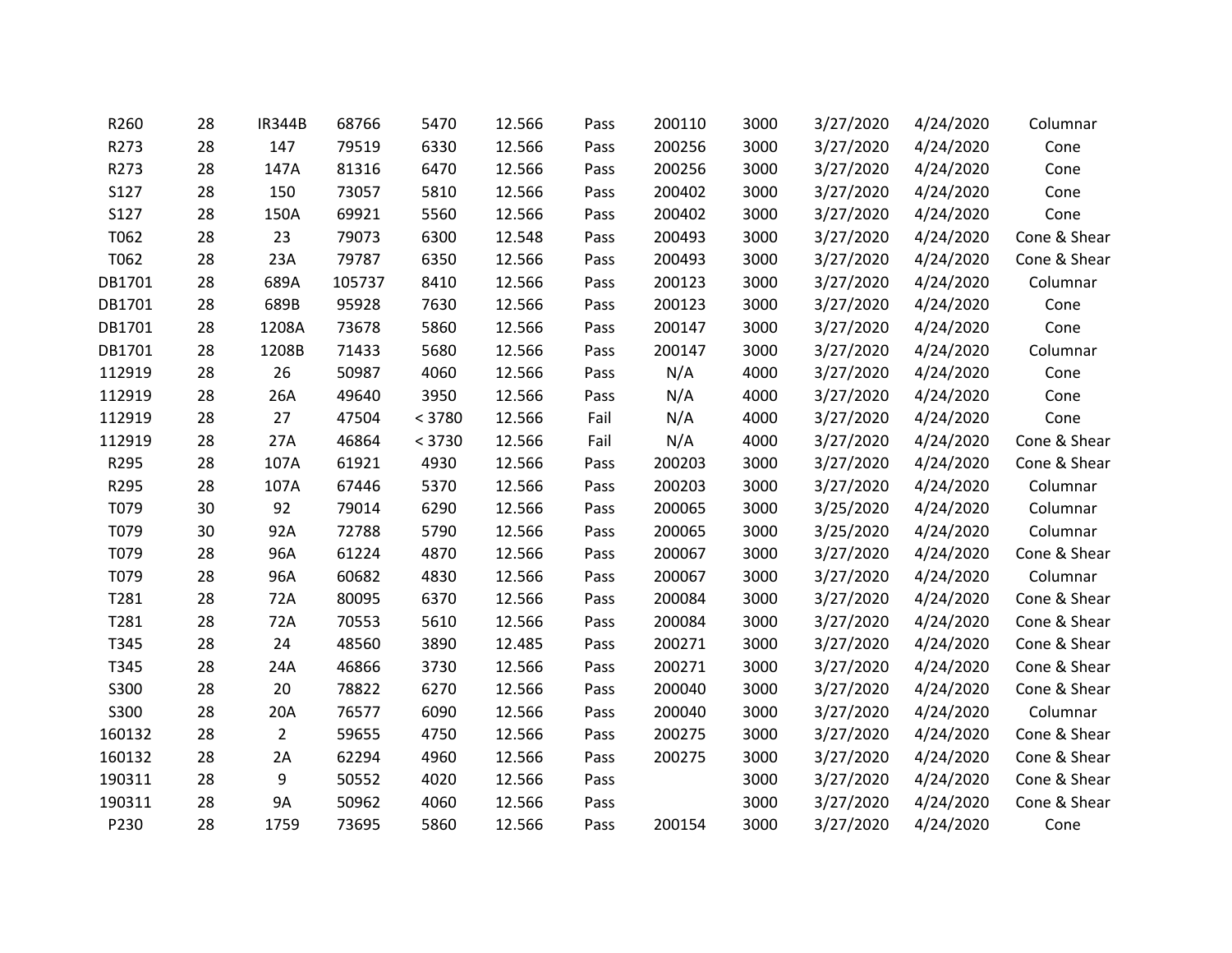| P230        | 28             | 1759A          | 69892  | 5560  | 12.566 | Pass | 200154         | 3000     | 3/27/2020                                                                                       | 4/24/2020 | Cone & Shear |
|-------------|----------------|----------------|--------|-------|--------|------|----------------|----------|-------------------------------------------------------------------------------------------------|-----------|--------------|
| P230        | 28             | 1760           | 63349  | 5080  | 12.46  | Pass | 200154         | 3000     | 3/27/2020                                                                                       | 4/24/2020 | Columnar     |
| P230        | 28             | 1760A          | 62274  | 4960  | 12.566 | Pass | 200154         | 3000     | 3/27/2020                                                                                       | 4/24/2020 | Columnar     |
| DB1701      | 28             | 793A           | 60919  | 4850  | 12.566 | Pass | 200149         | 3000     | 3/27/2020                                                                                       | 4/24/2020 | Cone         |
| DB1701      | 28             | 793B           | 63368  | 5040  | 12.566 | Pass | 200149         | 3000     | 3/27/2020                                                                                       | 4/24/2020 | Cone         |
| DB1801      | 28             | 65             | 55830  | 4440  | 12.566 | Pass | 200575         | 4000     | 3/27/2020                                                                                       | 4/24/2020 | Cone & Shear |
| DB1801      | 28             | 65A            | 56215  | 4470  | 12.566 | Pass | 200575         | 4000     | 3/27/2020                                                                                       | 4/24/2020 | Cone         |
| DB1801      | 28             | 69             | 74009  | 5910  | 12.529 | Pass | 200641         | 3000     | 3/27/2020                                                                                       | 4/24/2020 | Cone         |
| DB1801      | 28             | 69A            | 71528  | 5690  | 12.566 | Pass | 200641         | 3000     | 3/27/2020                                                                                       | 4/24/2020 | Columnar     |
| DB1801      | 28             | 70             | 55548  | 4420  | 12.566 | Pass | 200641         | 3000     | 3/27/2020                                                                                       | 4/24/2020 | Cone & Shear |
| DB1801      | 28             | 70A            | 57104  | 4540  | 12.566 | Pass | 200641         | 3000     | 3/27/2020                                                                                       | 4/24/2020 | Cone         |
| S127        | 28             | 149            | 79212  | 6330  | 12.522 | Pass | 200401         | 3000     | 3/27/2020                                                                                       | 4/24/2020 | Columnar     |
| S127        | 28             | 149A           | 80495  | 6410  | 12.566 | Pass | 200401         | 3000     | 3/27/2020                                                                                       | 4/24/2020 | Cone         |
| S272        | 28             | 21A            | 52178  | 4150  | 12.566 | Pass | 200055         | 3000     | 3/27/2020                                                                                       | 4/24/2020 | Cone         |
| S272        | 28             | 21A            | 54831  | 4360  | 12.566 | Pass | 200055         | 3000     | 3/27/2020                                                                                       | 4/24/2020 | Cone & Shear |
| DB1801      | 28             | 32ARK          | 174824 | 13910 | 12.566 | Pass | 200046         | 10000    | 3/27/2020                                                                                       | 4/24/2020 | Cone         |
| DB1801      | 28             | 32ARK          | 172152 | 13700 | 12.566 | Pass | 200046         | 10000    | 3/27/2020                                                                                       | 4/24/2020 | Cone         |
| R279        | 15             | $1B-1B$        | 93837  | 7470  | 12.566 | Pass | <b>BAG MIX</b> | 3000     | 4/9/2020                                                                                        | 4/24/2020 | Columnar     |
| R279        | 15             | $1B-1B$        | 53760  | 4280  | 12.566 | Pass | <b>BAG MIX</b> | 3000     | 4/9/2020                                                                                        | 4/24/2020 | Cone & Split |
| S127        | $\overline{7}$ | 171B           | 54669  | 4350  | 12.566 | Pass | 200034         | 4000     | 4/17/2020                                                                                       | 4/24/2020 | Columnar     |
| S127        | $\overline{7}$ | 171C           | 55520  | 4420  | 12.566 | Pass | 200034         | 4000     | 4/17/2020                                                                                       | 4/24/2020 | Cone & Shear |
| S127        | 3              | 173B           | 51361  | 4090  | 12.566 | Pass | 200531         | 3000     | 4/21/2020                                                                                       | 4/24/2020 | Shear        |
| <b>S127</b> | 3              | 173C           | 48193  | 3840  | 12.566 | Pass | 200531         | 3000     | 4/21/2020                                                                                       | 4/24/2020 | Cone & Shear |
|             |                |                |        |       |        |      |                |          | The Following Cylinders Not Were Broken At The HQ Lab But Rather A Regional Lab Due To Covid-19 |           |              |
| Contract    | Age            | Cylinder       | LBF    | PSI   | Area   | P/F  | Design         | Required | Made                                                                                            | Tested    | Fracture     |
| T351        | 28             | $\overline{2}$ | 100946 | 8030  | 12.56  | Pass | 200297         | 3000     | 3/23/2020                                                                                       | 4/20/2020 |              |
| T351        | 28             | 2A             | 97452  | 7760  | 12.56  | Pass | 200297         | 3000     | 3/23/2020                                                                                       | 4/20/2020 |              |
| T246        | 28             | $\overline{7}$ | 69484  | 5530  | 12.56  | Pass | 200620         | 3500     | 3/19/2020                                                                                       | 4/16/2020 |              |
| T246        | 28             | 7A             | 67225  | 5350  | 12.56  | Pass | 200620         | 3500     | 3/19/2020                                                                                       | 4/16/2020 |              |
| T246        | 28             | 8              | 79692  | 6340  | 12.56  | Pass | 200620         | 3500     | 3/20/2020                                                                                       | 4/17/2020 |              |
| T246        | 28             | 8A             | 80011  | 6370  | 12.56  | Pass | 200620         | 3500     | 3/20/2020                                                                                       | 4/17/2020 |              |
| T246        | 28             | 9              | 66850  | 5720  | 12.55  | Pass | 200620         | 3500     | 3/23/2020                                                                                       | 4/20/2020 |              |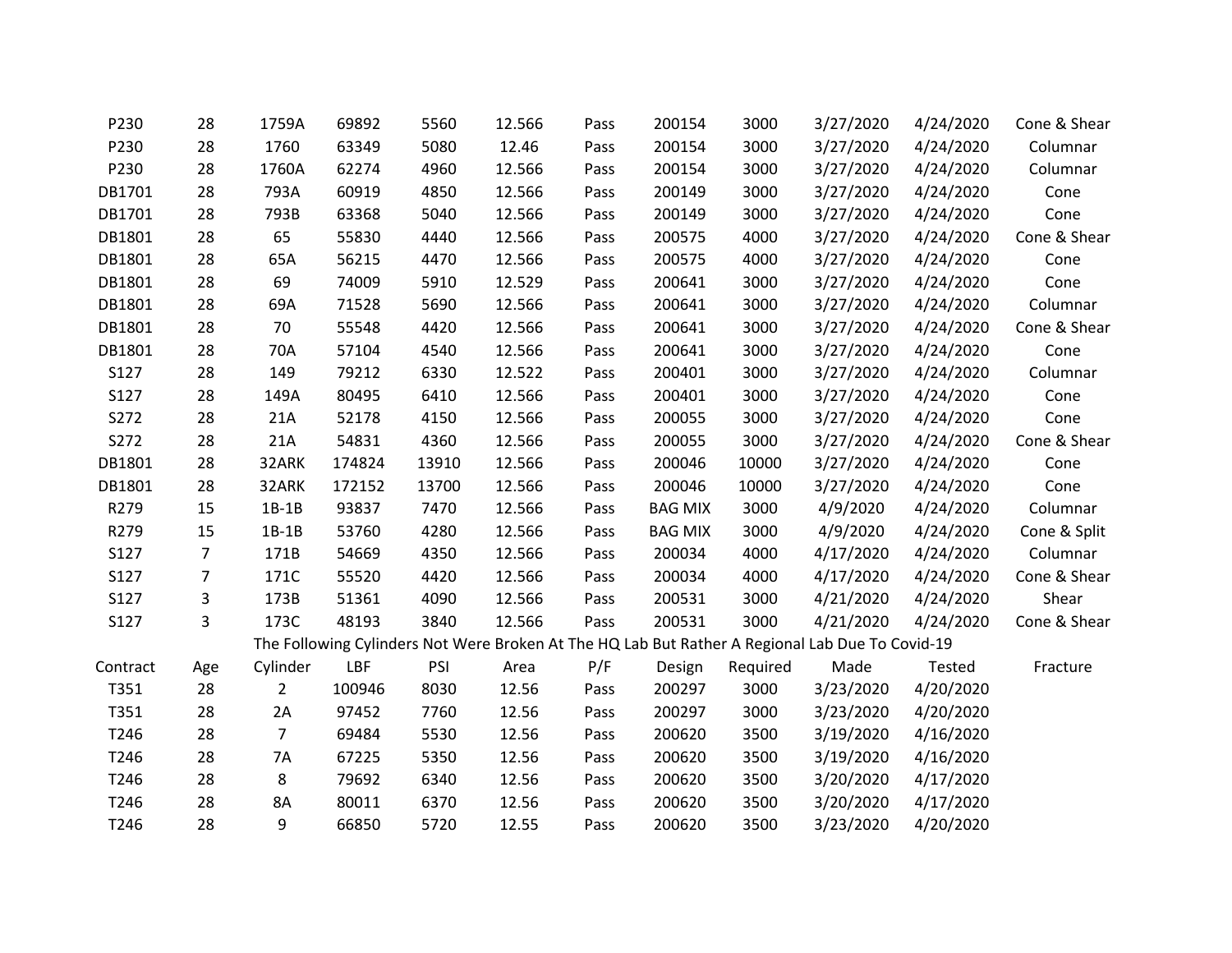| T246       | 28               | <b>9A</b>       | 68928  | 5490  | 12.56 | Pass | 200620 | 3500 | 3/23/2020 | 4/20/2020 |                         |
|------------|------------------|-----------------|--------|-------|-------|------|--------|------|-----------|-----------|-------------------------|
| <b>CPI</b> | 28               | 12 <sub>D</sub> | 163509 | 13010 | 12.56 | Pass | 200372 | 8000 | 3/19/2020 | 4/16/2020 | <b>SHEAR</b>            |
| <b>CPI</b> | 28               | 12D             | 155068 | 12340 | 12.56 | Pass | 200372 | 8000 | 3/19/2020 | 4/16/2020 | <b>SHEAR</b>            |
| <b>CPI</b> | 11               | 23L             | 71414  | 5680  | 12.54 | Pass | 200370 | 5000 | 4/9/2020  | 4/20/2020 | CONE                    |
| <b>CPI</b> | 11               | 23L             | 74898  | 5960  | 12.60 | Pass | 200370 | 5000 | 4/9/2020  | 4/20/2020 | <b>CONE &amp;S HEAR</b> |
| <b>CPI</b> | 11               | 23D             | 86757  | 6900  | 12.56 | Pass | 200370 | 5000 | 4/9/2020  | 4/20/2020 |                         |
| <b>CPI</b> | 11               | 23D             | 90228  | 7180  | 12.56 | Pass | 200370 | 5000 | 4/9/2020  | 4/20/2020 |                         |
| <b>CPI</b> | $\overline{7}$   | 24L             | 99579  | 7920  | 12.56 | Pass | 200370 | 5000 | 4/13/2020 | 4/20/2020 |                         |
| <b>CPI</b> | $\overline{7}$   | 24L             | 97415  | 7750  | 12.56 | Pass | 200370 | 5000 | 4/13/2020 | 4/20/2020 |                         |
| <b>CPI</b> | $\overline{7}$   | 24D             | 76631  | 6100  | 12.56 | Pass | 200370 | 5000 | 4/13/2020 | 4/20/2020 |                         |
| <b>CPI</b> | $\overline{7}$   | 24D             | 67444  | 5370  | 12.56 | Pass | 200370 | 5000 | 4/13/2020 | 4/20/2020 |                         |
| <b>CPI</b> | 6                | 25L             | 92802  | 7390  | 12.56 | Pass | 200370 | 5000 | 4/14/2020 | 4/20/2020 |                         |
| <b>CPI</b> | 6                | 25L             | 92563  | 7370  | 12.56 | Pass | 200370 | 5000 | 4/14/2020 | 4/20/2020 |                         |
| <b>CPI</b> | 6                | 25D             | 75515  | 6010  | 12.56 | Pass | 200370 | 5000 | 4/14/2020 | 4/20/2020 |                         |
| <b>CPI</b> | $\boldsymbol{6}$ | 25D             | 68086  | 5420  | 12.56 | Pass | 200370 | 5000 | 4/14/2020 | 4/20/2020 |                         |
| <b>CPI</b> | 24               | 35D             | 107952 | 8600  | 12.56 | Pass | 200372 | 8000 | 3/27/2020 | 4/20/2020 |                         |
| <b>CPI</b> | 24               | 35D             | 120085 | 9560  | 12.56 | Pass | 200372 | 8000 | 3/27/2020 | 4/20/2020 |                         |
| <b>CPI</b> | 23               | 36M             | 118804 | 9450  | 12.56 | Pass | 200372 | 8000 | 3/28/2020 | 4/20/2020 |                         |
| <b>CPI</b> | 23               | 36M             | 124164 | 9880  | 12.56 | Pass | 200372 | 8000 | 3/28/2020 | 4/20/2020 |                         |
| <b>CPI</b> | 21               | 37L             | 124581 | 9910  | 12.56 | Pass | 200372 | 8000 | 3/30/2020 | 4/20/2020 |                         |
| <b>CPI</b> | 21               | 37L             | 129428 | 10300 | 12.56 | Pass | 200372 | 8000 | 3/30/2020 | 4/20/2020 |                         |
| <b>CPI</b> | 28               | 7LIA            | 162629 | 12940 | 12.56 | Pass | 200372 | 9000 | 3/23/2020 | 4/20/2020 |                         |
| <b>CPI</b> | 28               | 7LIA            | 161098 | 12820 | 12.56 | Pass | 200372 | 9000 | 3/23/2020 | 4/20/2020 |                         |
| <b>CPI</b> | 28               | 7L              | 161640 | 12860 | 12.56 | Pass | 200372 | 9000 | 3/23/2020 | 4/20/2020 |                         |
| <b>CPI</b> | 28               | 7L              | 157526 | 12540 | 12.56 | Pass | 200372 | 9000 | 3/23/2020 | 4/20/2020 |                         |
| <b>CPI</b> | 28               | 8M              | 125892 | 10020 | 12.56 | Pass | 200372 | 9000 | 3/25/2020 | 4/22/2020 |                         |
| <b>CPI</b> | 28               | 8M              | 136048 | 10830 | 12.56 | Pass | 200372 | 9000 | 3/25/2020 | 4/22/2020 |                         |
| <b>CPI</b> | 28               | 13D             | 156269 | 12435 | 12.56 | Pass | 200372 | 8000 | 3/25/2020 | 4/22/2020 |                         |
| <b>CPI</b> | 28               | 13D             | 152625 | 12146 | 12.56 | Pass | 200372 | 8000 | 3/25/2020 | 4/22/2020 |                         |
| <b>CPI</b> | 28               | 13L             | 138040 | 10990 | 12.56 | Pass | 200372 | 8000 | 3/25/2020 | 4/22/2020 |                         |
| <b>CPI</b> | 28               | 13L             | 139262 | 11080 | 12.56 | Pass | 200372 | 8000 | 3/25/2020 | 4/22/2020 |                         |
| <b>CPI</b> | 28               | 13M             | 153446 | 12210 | 12.56 | Pass | 200372 | 8000 | 3/25/2020 | 4/22/2020 |                         |